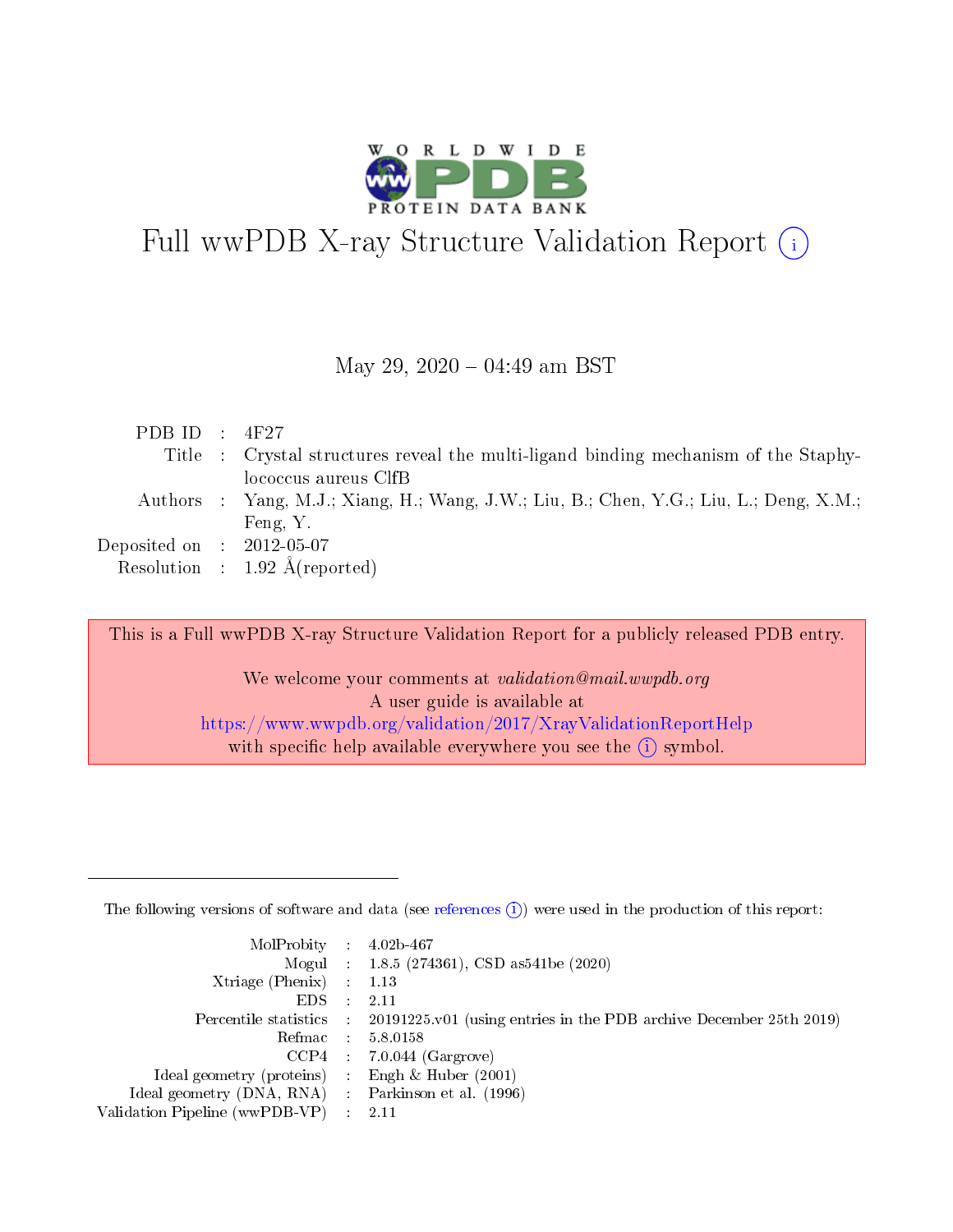# 1 [O](https://www.wwpdb.org/validation/2017/XrayValidationReportHelp#overall_quality)verall quality at a glance  $(i)$

The following experimental techniques were used to determine the structure: X-RAY DIFFRACTION

The reported resolution of this entry is 1.92 Å.

Percentile scores (ranging between 0-100) for global validation metrics of the entry are shown in the following graphic. The table shows the number of entries on which the scores are based.



| Metric                | Whole archive<br>$(\#\mathrm{Entries})$ | Similar resolution<br>$(\#\text{Entries}, \text{resolution range}(\textup{\AA}))$ |
|-----------------------|-----------------------------------------|-----------------------------------------------------------------------------------|
| $R_{free}$            | 130704                                  | 7937 (1.94-1.90)                                                                  |
| Clashscore            | 141614                                  | 8644 (1.94-1.90)                                                                  |
| Ramachandran outliers | 138981                                  | 8530 (1.94-1.90)                                                                  |
| Sidechain outliers    | 138945                                  | 8530 (1.94-1.90)                                                                  |
| RSRZ outliers         | 127900                                  | 7793 (1.94-1.90)                                                                  |

The table below summarises the geometric issues observed across the polymeric chains and their fit to the electron density. The red, orange, yellow and green segments on the lower bar indicate the fraction of residues that contain outliers for  $>=3, 2, 1$  and 0 types of geometric quality criteria respectively. A grey segment represents the fraction of residues that are not modelled. The numeric value for each fraction is indicated below the corresponding segment, with a dot representing fractions  $\epsilon=5\%$  The upper red bar (where present) indicates the fraction of residues that have poor fit to the electron density. The numeric value is given above the bar.

| Mol | $Chain$ Length | Quality of chain |    |
|-----|----------------|------------------|----|
|     | 363            | $\%$<br>87%      | 9% |
|     | 13             | 15%<br>92%       | 8% |

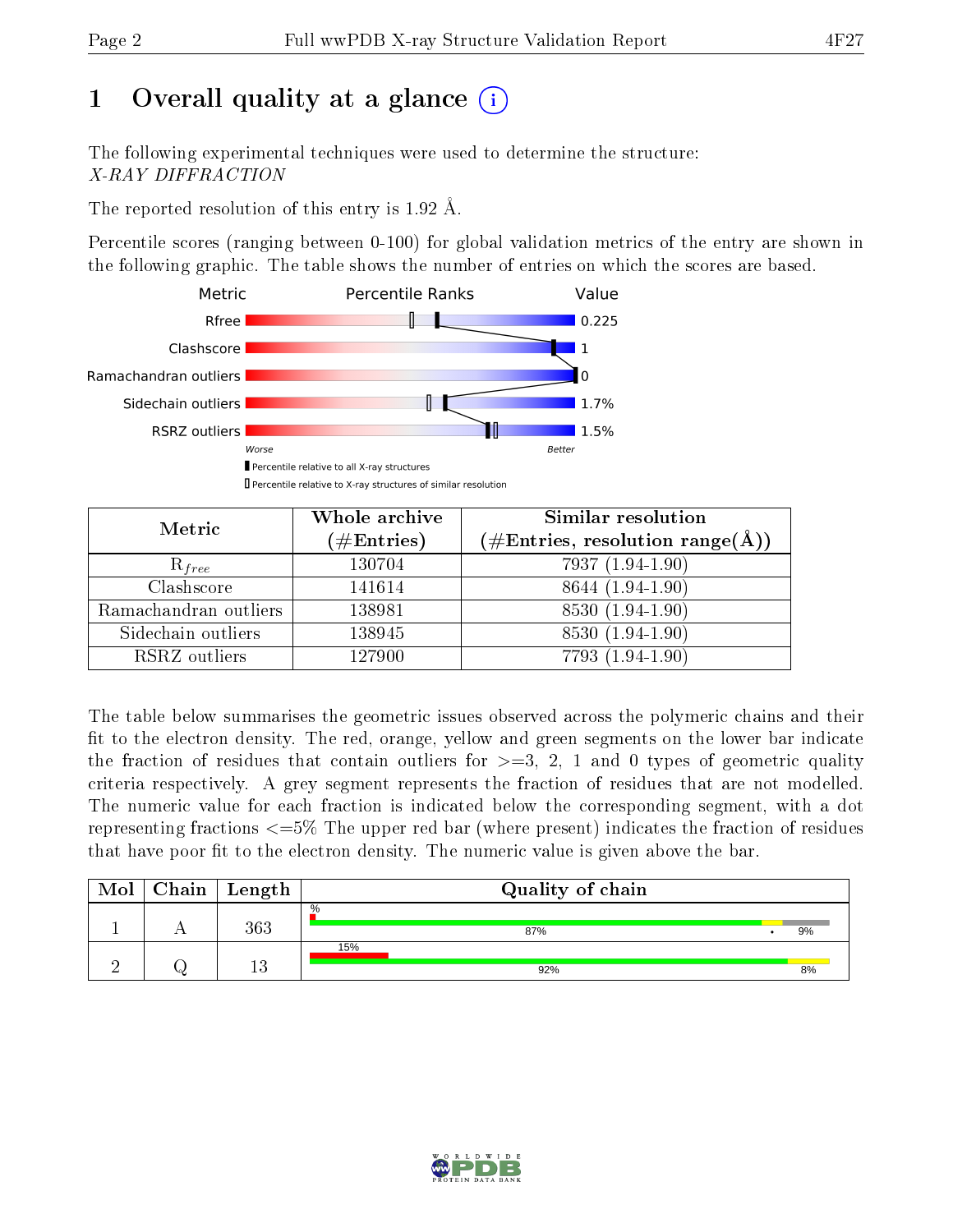# 2 Entry composition  $\left( \cdot \right)$

There are 4 unique types of molecules in this entry. The entry contains 2754 atoms, of which 0 are hydrogens and 0 are deuteriums.

In the tables below, the ZeroOcc column contains the number of atoms modelled with zero occupancy, the AltConf column contains the number of residues with at least one atom in alternate conformation and the Trace column contains the number of residues modelled with at most 2 atoms.

Molecule 1 is a protein called Clumping factor B.

| Mol | $\cap$ hain | Residues | Atoms             |      |     |     | ZeroOcc | $\mid$ AltConf $\mid$ Trace $\mid$ |  |  |
|-----|-------------|----------|-------------------|------|-----|-----|---------|------------------------------------|--|--|
|     |             | 331      | Totar<br>$2560\,$ | 1601 | 421 | 535 | Se      |                                    |  |  |

There are 17 discrepancies between the modelled and reference sequences:

| Chain    | Residue | Modelled   | Actual | Comment               | Reference               |
|----------|---------|------------|--------|-----------------------|-------------------------|
| A        | 180     | <b>MSE</b> |        | <b>EXPRESSION TAG</b> | UNP Q6GDH2              |
| $\bf{A}$ | 181     | $\rm{ARG}$ |        | <b>EXPRESSION TAG</b> | UNP Q6GDH2              |
| A        | 182     | <b>GLY</b> |        | <b>EXPRESSION TAG</b> | UNP Q6GDH2              |
| $\bf{A}$ | 183     | SER        |        | <b>EXPRESSION TAG</b> | UNP $Q6\overline{GDH2}$ |
| $\bf{A}$ | 184     | <b>HIS</b> |        | <b>EXPRESSION TAG</b> | UNP Q6GDH2              |
| A        | 185     | <b>HIS</b> |        | <b>EXPRESSION TAG</b> | UNP Q6GDH2              |
| А        | 186     | HIS        |        | <b>EXPRESSION TAG</b> | UNP Q6GDH2              |
| А        | 187     | HIS        |        | <b>EXPRESSION TAG</b> | UNP Q6GDH2              |
| А        | 188     | HIS        |        | <b>EXPRESSION TAG</b> | UNP Q6GDH2              |
| A        | 189     | HIS        |        | <b>EXPRESSION TAG</b> | UNP Q6GDH2              |
| A        | 190     | <b>GLU</b> |        | <b>EXPRESSION TAG</b> | UNP Q6GDH2              |
| A        | 191     | <b>ASN</b> |        | <b>EXPRESSION TAG</b> | UNP Q6GDH2              |
| A        | 192     | <b>LEU</b> |        | <b>EXPRESSION TAG</b> | UNP Q6GDH2              |
| A        | 193     | <b>TYR</b> |        | <b>EXPRESSION TAG</b> | UNP Q6GDH2              |
| A        | 194     | PHE        |        | <b>EXPRESSION TAG</b> | UNP Q6GDH2              |
| A        | 195     | <b>GLN</b> |        | <b>EXPRESSION TAG</b> | UNP Q6GDH2              |
| А        | 196     | <b>GLY</b> |        | <b>EXPRESSION TAG</b> | UNP Q6GDH2              |

Molecule 2 is a protein called peptide from Fibrinogen alpha chain.

| Mol | $\mid$ Chain $\mid$ Residues | Atoms        |  |      |  | ZeroOcc   AltConf   Trace |  |
|-----|------------------------------|--------------|--|------|--|---------------------------|--|
|     |                              | Total<br>76. |  | - 15 |  |                           |  |

There is a discrepancy between the modelled and reference sequences:

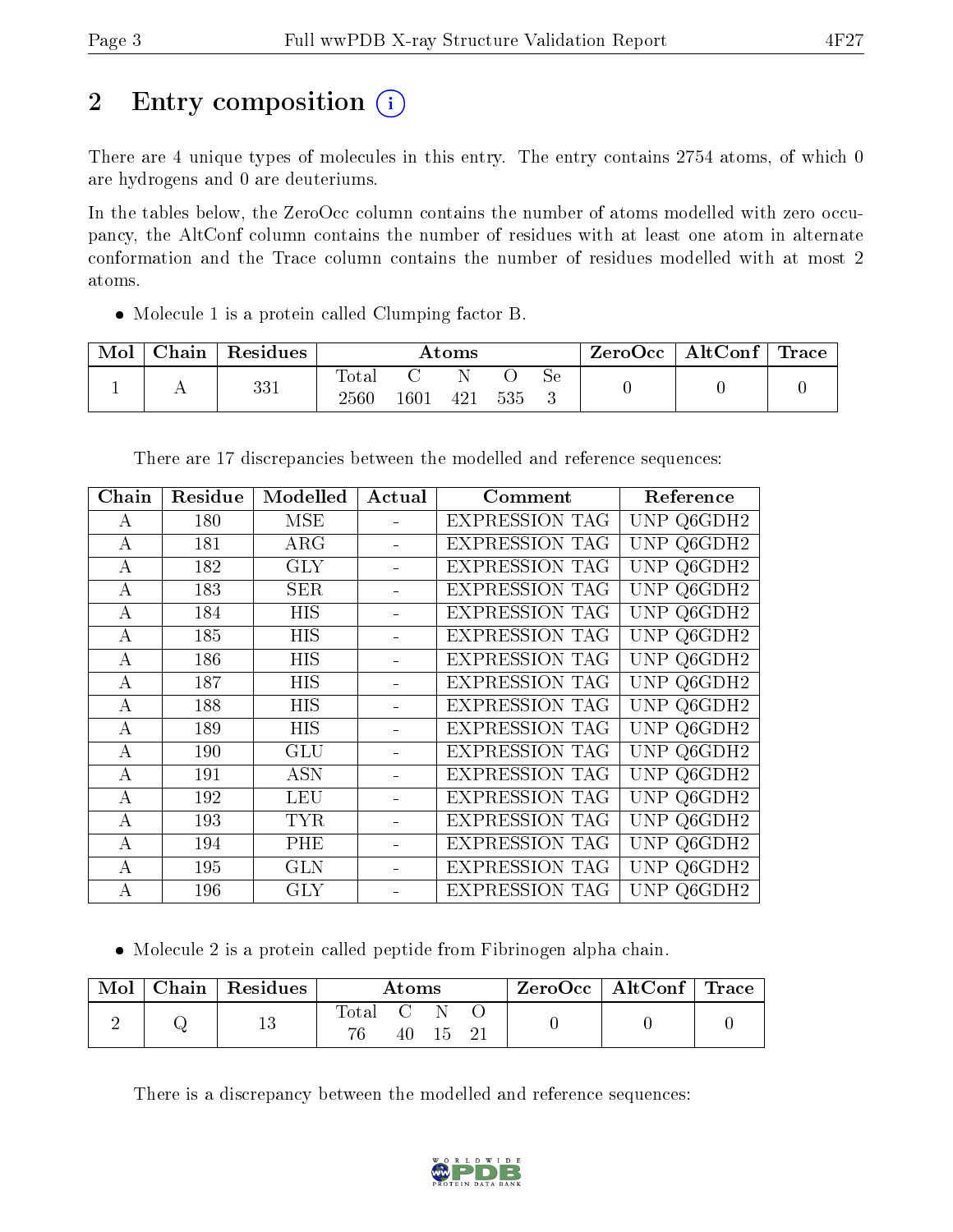|--|--|

| Chain | Residue | $\perp$ Modelled $\perp$ | ' Actual | Comment          | <b>Reference</b>                        |
|-------|---------|--------------------------|----------|------------------|-----------------------------------------|
|       |         |                          | $\sim$   | EXPRESSION TAG 1 | $+$ UNP P0267 <sup><math>+</math></sup> |

Molecule 3 is MAGNESIUM ION (three-letter code: MG) (formula: Mg).

|  | $Mol$   Chain   Residues | Atoms              | $ZeroOcc$   AltConf |  |
|--|--------------------------|--------------------|---------------------|--|
|  |                          | Μg<br><b>Total</b> |                     |  |

Molecule 4 is water.

|  | $Mol$   Chain   Residues | Atoms               | $ZeroOcc$   AltConf |
|--|--------------------------|---------------------|---------------------|
|  | 109                      | Total<br>109<br>109 |                     |
|  |                          | Total O             |                     |

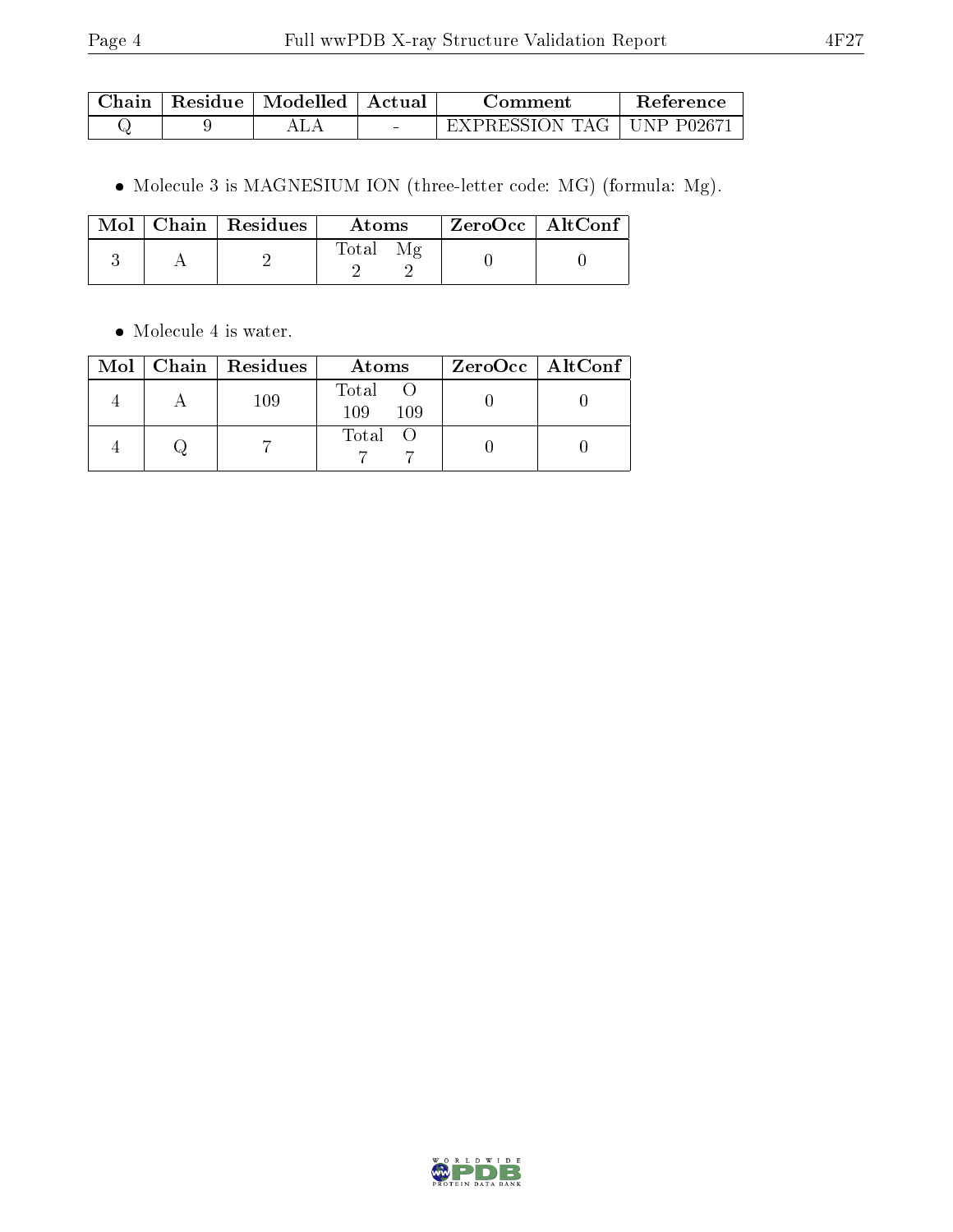# 3 Residue-property plots  $(i)$

These plots are drawn for all protein, RNA and DNA chains in the entry. The first graphic for a chain summarises the proportions of the various outlier classes displayed in the second graphic. The second graphic shows the sequence view annotated by issues in geometry and electron density. Residues are color-coded according to the number of geometric quality criteria for which they contain at least one outlier: green  $= 0$ , yellow  $= 1$ , orange  $= 2$  and red  $= 3$  or more. A red dot above a residue indicates a poor fit to the electron density (RSRZ  $> 2$ ). Stretches of 2 or more consecutive residues without any outlier are shown as a green connector. Residues present in the sample, but not in the model, are shown in grey.



• Molecule 1: Clumping factor B

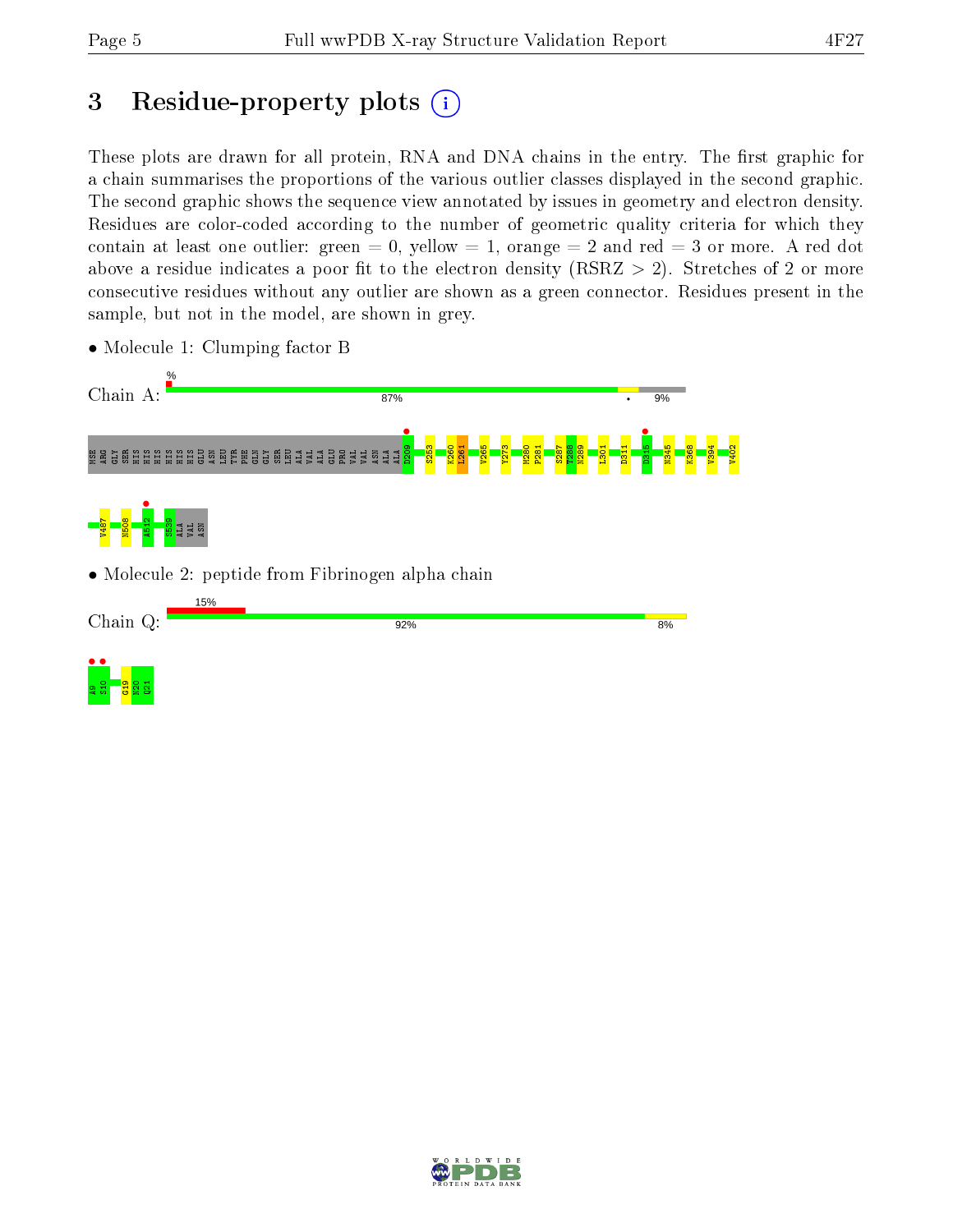# 4 Data and refinement statistics  $(i)$

| Property                                                             | Value                                              | Source     |
|----------------------------------------------------------------------|----------------------------------------------------|------------|
| Space group                                                          | P 31 2 1                                           | Depositor  |
| Cell constants                                                       | 70.98Å<br>70.98Å<br>174.91Å                        |            |
| a, b, c, $\alpha$ , $\beta$ , $\gamma$                               | $90.00^\circ$<br>$90.00^\circ$<br>$120.00^{\circ}$ | Depositor  |
| Resolution $(A)$                                                     | 34.78<br>$-1.92$                                   | Depositor  |
|                                                                      | 34.78<br>$-1.92$                                   | <b>EDS</b> |
| % Data completeness                                                  | 99.1 (34.78-1.92)                                  | Depositor  |
| (in resolution range)                                                | 99.2 (34.78-1.92)                                  | <b>EDS</b> |
| $R_{merge}$                                                          | (Not available)                                    | Depositor  |
| $\mathrm{R}_{sym}$                                                   | (Not available)                                    | Depositor  |
| $\sqrt{I/\sigma}(I) > 1$                                             | 2.19 (at $1.92\text{\AA}$ )                        | Xtriage    |
| Refinement program                                                   | PHENIX (phenix.refine)                             | Depositor  |
|                                                                      | 0.226<br>$\overline{0.189}$ ,                      | Depositor  |
| $R, R_{free}$                                                        | 0.190<br>0.225                                     | DCC        |
| $R_{free}$ test set                                                  | 1988 reflections $(5.00\%)$                        | wwPDB-VP   |
| Wilson B-factor $(A^2)$                                              | 41.0                                               | Xtriage    |
| Anisotropy                                                           | 0.292                                              | Xtriage    |
| Bulk solvent $k_{sol}(e/\mathring{A}^3)$ , $B_{sol}(\mathring{A}^2)$ | $0.31$ , 36.9                                      | <b>EDS</b> |
| L-test for twinning <sup>2</sup>                                     | $< L >$ = 0.50, $< L2$ > = 0.33                    | Xtriage    |
| Estimated twinning fraction                                          | $0.029$ for $-h,-k,l$                              | Xtriage    |
| $F_o, F_c$ correlation                                               | 0.97                                               | <b>EDS</b> |
| Total number of atoms                                                | 2754                                               | wwPDB-VP   |
| Average B, all atoms $(A^2)$                                         | $51.0\,$                                           | wwPDB-VP   |

Xtriage's analysis on translational NCS is as follows: The largest off-origin peak in the Patterson function is  $5.10\%$  of the height of the origin peak. No significant pseudotranslation is detected.

<sup>&</sup>lt;sup>2</sup>Theoretical values of  $\langle |L| \rangle$ ,  $\langle L^2 \rangle$  for acentric reflections are 0.5, 0.333 respectively for untwinned datasets, and 0.375, 0.2 for perfectly twinned datasets.



<span id="page-5-1"></span><span id="page-5-0"></span><sup>1</sup> Intensities estimated from amplitudes.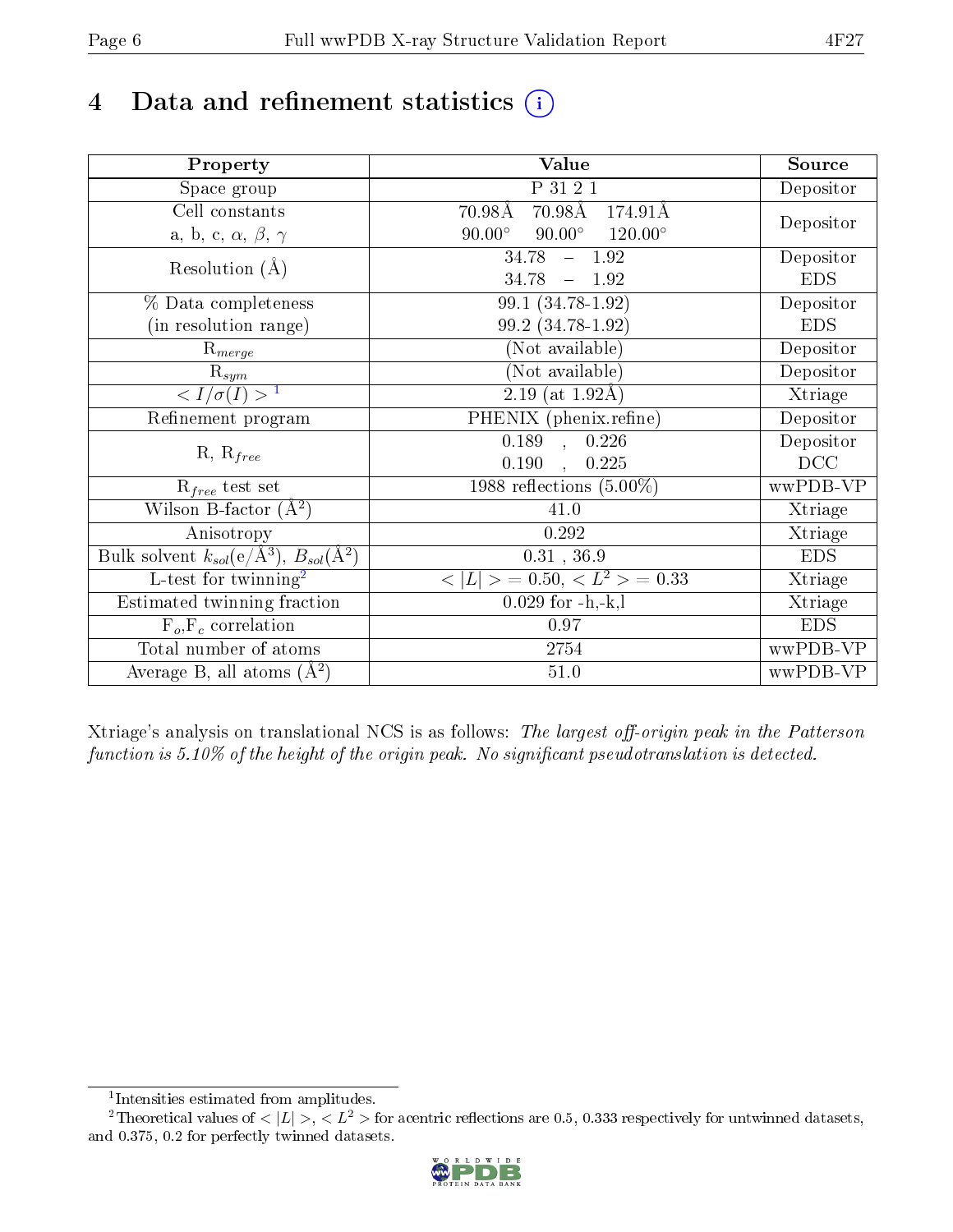# 5 Model quality  $(i)$

### 5.1 Standard geometry  $(i)$

Bond lengths and bond angles in the following residue types are not validated in this section: MG

The Z score for a bond length (or angle) is the number of standard deviations the observed value is removed from the expected value. A bond length (or angle) with  $|Z| > 5$  is considered an outlier worth inspection. RMSZ is the root-mean-square of all Z scores of the bond lengths (or angles).

| Mol | Chain |             | Bond lengths  |      | Bond angles |
|-----|-------|-------------|---------------|------|-------------|
|     |       | <b>RMSZ</b> | $\# Z  > 5$   | RMSZ | $\ Z\  > 5$ |
|     |       | 0.55        | 0/2605        | 0.67 | 0/3529      |
| 2   |       | 0.54        | 0/75          | 0.62 | 0/99        |
| АH  | A 11  | 0.55        | $^\prime2680$ | 0.67 | 0/3628      |

There are no bond length outliers.

There are no bond angle outliers.

There are no chirality outliers.

There are no planarity outliers.

### $5.2$  Too-close contacts  $(i)$

In the following table, the Non-H and H(model) columns list the number of non-hydrogen atoms and hydrogen atoms in the chain respectively. The H(added) column lists the number of hydrogen atoms added and optimized by MolProbity. The Clashes column lists the number of clashes within the asymmetric unit, whereas Symm-Clashes lists symmetry related clashes.

|  |      |      | Mol   Chain   Non-H   H(model)   H(added)   Clashes   Symm-Clashes |
|--|------|------|--------------------------------------------------------------------|
|  | 2560 | 2444 |                                                                    |
|  | 76   |      |                                                                    |
|  |      |      |                                                                    |
|  | 109  |      |                                                                    |
|  |      |      |                                                                    |
|  | 2754 | 2508 |                                                                    |

The all-atom clashscore is defined as the number of clashes found per 1000 atoms (including hydrogen atoms). The all-atom clashscore for this structure is 1.

All (7) close contacts within the same asymmetric unit are listed below, sorted by their clash magnitude.

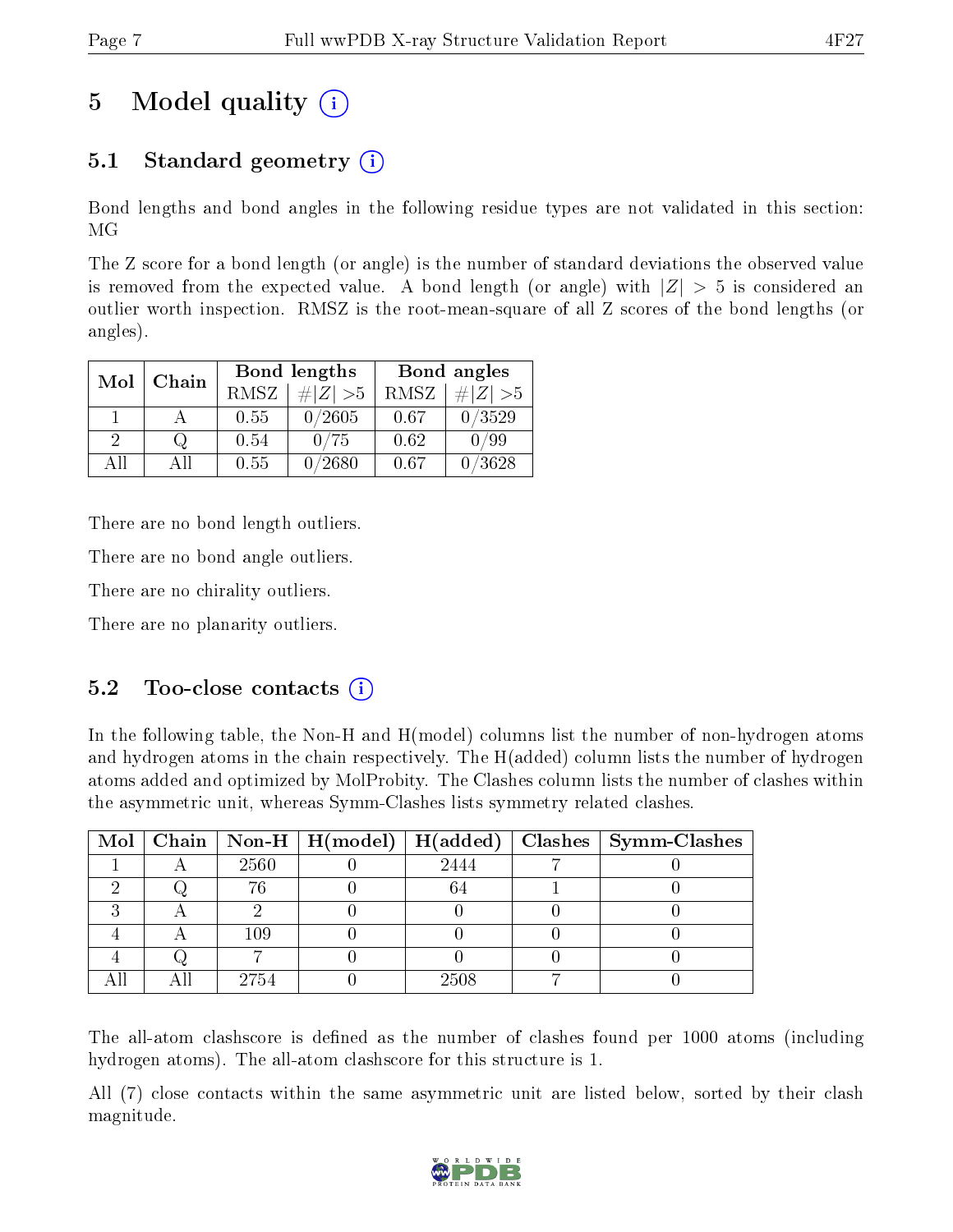| Atom-1           | Atom-2            | Interatomic<br>distance $(A)$ | Clash<br>overlap $(A)$ |
|------------------|-------------------|-------------------------------|------------------------|
| 1:A:287:SER:OG   | 1:A:289:ASN:OD1   | 2.21                          | 0.58                   |
| 1:A:261:LEU:HG   | 1: A:265:VAL:HG23 | 1.93                          | 0.49                   |
| 1:A:273:TYR:OH   | 1:A:280:MSE:HE3   | 2.13                          | 0.47                   |
| 1:A:253:SER:HB2  | 1:A:311:ASP:HA    | 1.99                          | 0.44                   |
| 1:A:260:LYS:HB2  | 1:A:345:ASN:HB3   | 1.99                          | 0.43                   |
| 1:A:281:PRO:O    | 2:Q:19:GLY:HA3    | 2.20                          | 0.41                   |
| 1: A:394: VAL:HB | 1:A:487:VAL:HB    | 2.03                          | 0.41                   |

There are no symmetry-related clashes.

### 5.3 Torsion angles  $(i)$

#### 5.3.1 Protein backbone (i)

In the following table, the Percentiles column shows the percent Ramachandran outliers of the chain as a percentile score with respect to all X-ray entries followed by that with respect to entries of similar resolution.

The Analysed column shows the number of residues for which the backbone conformation was analysed, and the total number of residues.

| Mol | Chain | Analysed                      | Favoured    |          | $\mid$ Allowed $\mid$ Outliers $\mid$ Percentiles $\mid$ |
|-----|-------|-------------------------------|-------------|----------|----------------------------------------------------------|
|     |       | $329/363(91\%)$               | $322(98\%)$ | $7(2\%)$ | $\boxed{100}$ $\boxed{100}$                              |
|     |       | $11/13$ (85%)                 | $11(100\%)$ |          | 100<br>$100 \mid$                                        |
| All | All   | $340/376$ (90\%)   333 (98\%) |             | $7(2\%)$ | $100$   $100$                                            |

There are no Ramachandran outliers to report.

#### 5.3.2 Protein sidechains (i)

In the following table, the Percentiles column shows the percent sidechain outliers of the chain as a percentile score with respect to all X-ray entries followed by that with respect to entries of similar resolution.

The Analysed column shows the number of residues for which the sidechain conformation was analysed, and the total number of residues.

| Mol | Chain | Analysed        |             |          | Rotameric   Outliers   Percentiles |
|-----|-------|-----------------|-------------|----------|------------------------------------|
|     |       | $283/305(93\%)$ | $278(98\%)$ | $5(2\%)$ | 59<br>53                           |
|     |       | $8/8$ (100\%)   | $8(100\%)$  |          | 100<br>100                         |

Continued on next page...

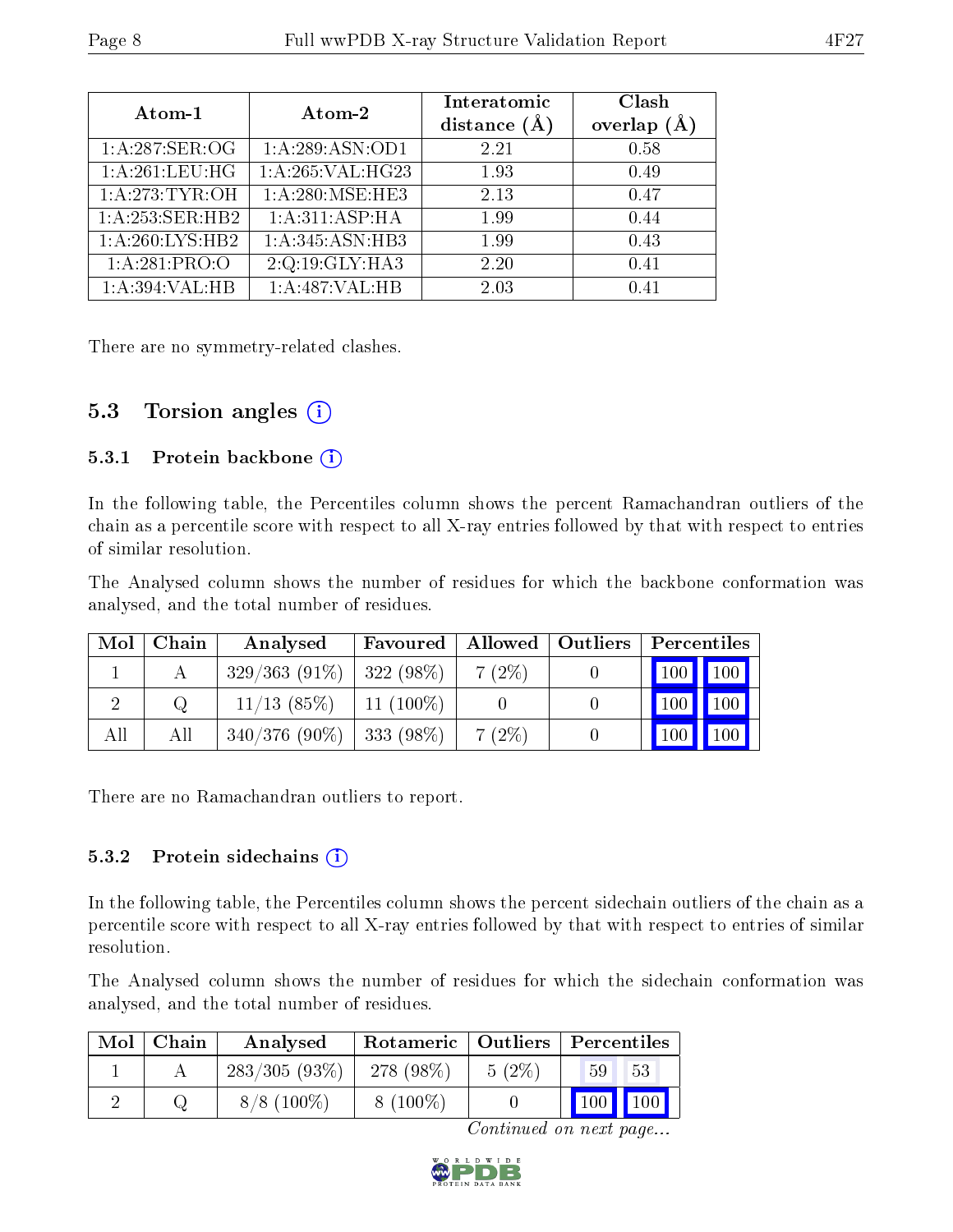Continued from previous page...

| Mol   Chain | $^\mathrm{+}$ Rotameric   Outliers   Percentiles<br>Analysed |  |                              |                       |
|-------------|--------------------------------------------------------------|--|------------------------------|-----------------------|
| All         | $\pm 291/313(93\%)$   286 (98%)                              |  | $\degree$ $\pm$ 5 (2%) $\pm$ | 60 <sup>1</sup><br>55 |

All (5) residues with a non-rotameric sidechain are listed below:

| Mol | Chain | Res | Type       |
|-----|-------|-----|------------|
|     |       | 261 | LEU        |
|     |       | 301 | LEU        |
|     |       | 368 | LYS        |
|     |       | 402 | VAL        |
|     |       | 508 | <b>ASN</b> |

Some sidechains can be flipped to improve hydrogen bonding and reduce clashes. There are no such sidechains identified.

#### 5.3.3 RNA (i)

There are no RNA molecules in this entry.

#### 5.4 Non-standard residues in protein, DNA, RNA chains (i)

There are no non-standard protein/DNA/RNA residues in this entry.

#### 5.5 Carbohydrates (i)

There are no carbohydrates in this entry.

#### 5.6 Ligand geometry  $(i)$

Of 2 ligands modelled in this entry, 2 are monoatomic - leaving 0 for Mogul analysis.

There are no bond length outliers.

There are no bond angle outliers.

There are no chirality outliers.

There are no torsion outliers.

There are no ring outliers.

No monomer is involved in short contacts.

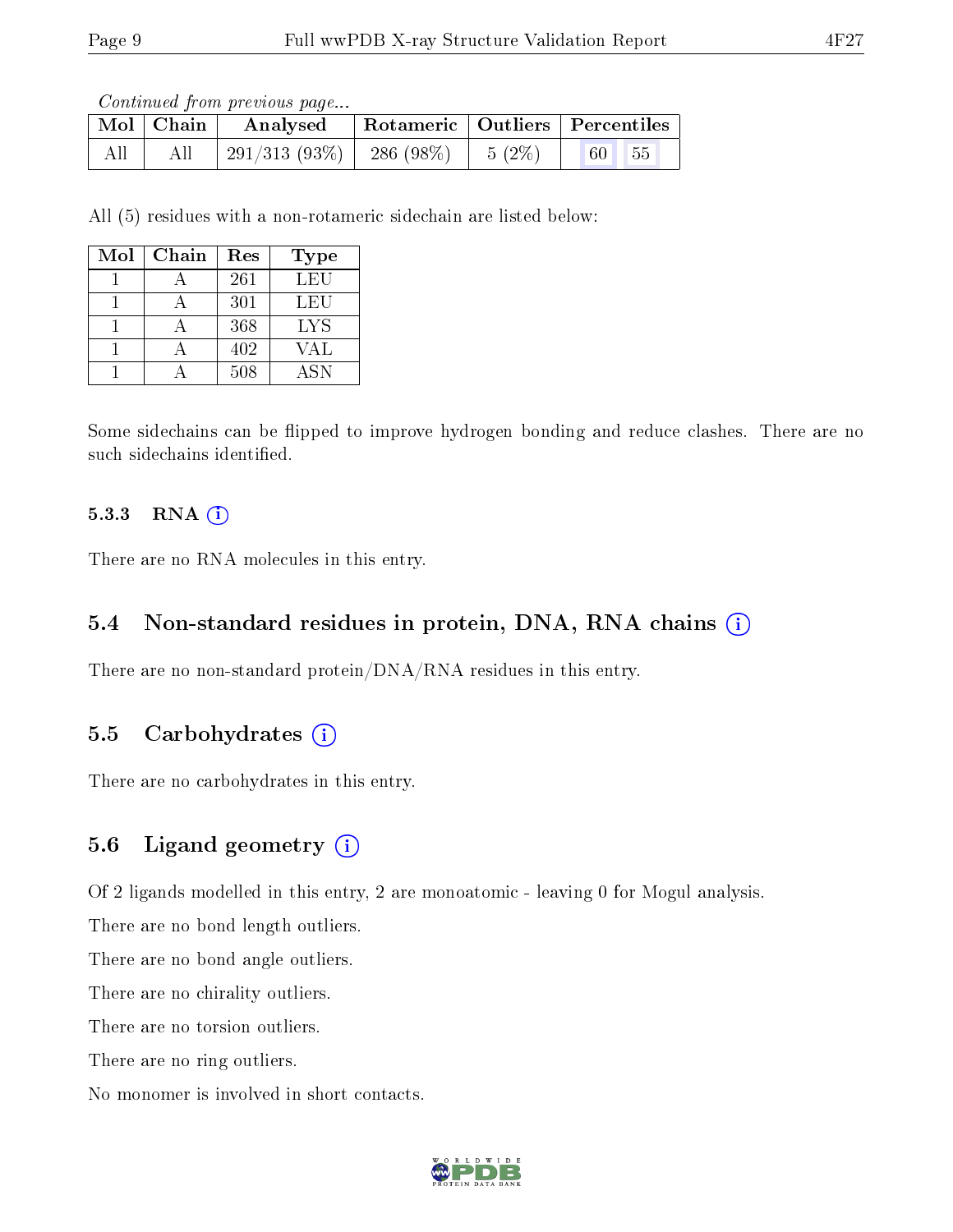### 5.7 [O](https://www.wwpdb.org/validation/2017/XrayValidationReportHelp#nonstandard_residues_and_ligands)ther polymers (i)

There are no such residues in this entry.

### 5.8 Polymer linkage issues (i)

There are no chain breaks in this entry.

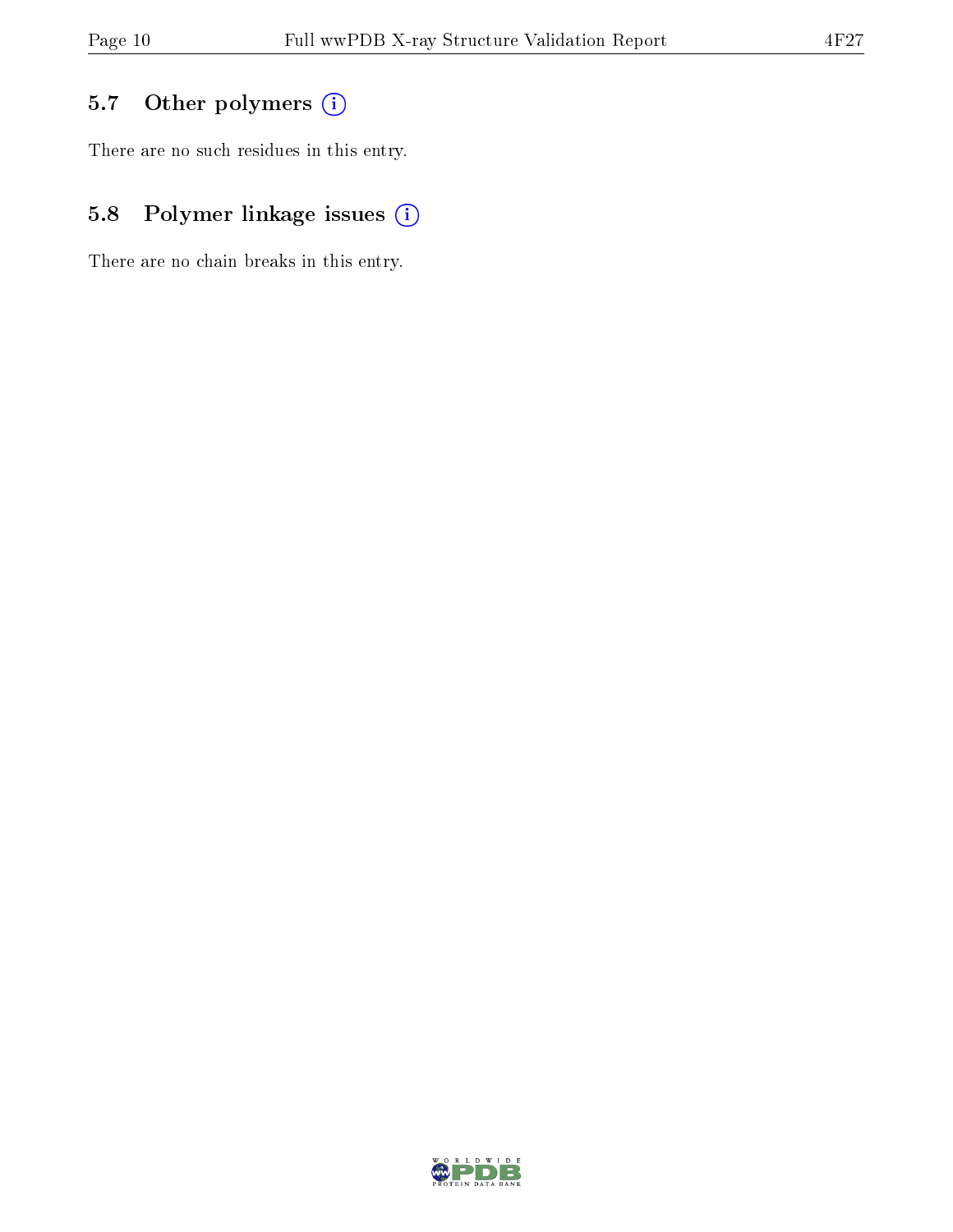# 6 Fit of model and data  $\left( \cdot \right)$

## 6.1 Protein, DNA and RNA chains (i)

In the following table, the column labelled  $#RSRZ>2'$  contains the number (and percentage) of RSRZ outliers, followed by percent RSRZ outliers for the chain as percentile scores relative to all X-ray entries and entries of similar resolution. The OWAB column contains the minimum, median,  $95<sup>th</sup>$  percentile and maximum values of the occupancy-weighted average B-factor per residue. The column labelled  $Q< 0.9$  lists the number of (and percentage) of residues with an average occupancy less than 0.9.

| Mol | Chain | Analysed        | ${ <\hspace{-1.5pt}{\mathrm{RSRZ}} \hspace{-1.5pt}>}$ | $\#\text{RSRZ}{>}2$                 | $OWAB(A^2)$     | $\mathrm{Q} {<} 0.9$ |
|-----|-------|-----------------|-------------------------------------------------------|-------------------------------------|-----------------|----------------------|
|     |       | $328/363(90\%)$ | $-0.19$                                               | $3(0\%)$ 84 85                      | 36, 48, 75, 91  |                      |
|     |       | $13/13$ (100\%) | 0.49                                                  | $2(15\%)$ 2 2                       | 38, 41, 95, 106 |                      |
| All | All   | $341/376$ (90%) | $-0.17$                                               | $5(1\%)$<br>$\pm 73$ $\Gamma$<br>76 | 36, 48, 76, 106 |                      |

All (5) RSRZ outliers are listed below:

| Mol | Chain | Res    | <b>Type</b> | <b>RSRZ</b> |
|-----|-------|--------|-------------|-------------|
|     |       | 512    | <b>ALA</b>  | 3.6         |
| 9   |       |        | ALA         | 3.4         |
|     |       | 209    | ${\rm ASP}$ | 2.5         |
|     |       | 315    | $\rm{ASP}$  | 2.3         |
|     |       | $10\,$ | SER         | 2.3         |

### 6.2 Non-standard residues in protein, DNA, RNA chains  $(i)$

There are no non-standard protein/DNA/RNA residues in this entry.

### 6.3 Carbohydrates (i)

There are no carbohydrates in this entry.

### 6.4 Ligands  $(i)$

In the following table, the Atoms column lists the number of modelled atoms in the group and the number defined in the chemical component dictionary. The B-factors column lists the minimum, median,  $95<sup>th</sup>$  percentile and maximum values of B factors of atoms in the group. The column labelled  $Q< 0.9$  lists the number of atoms with occupancy less than 0.9.